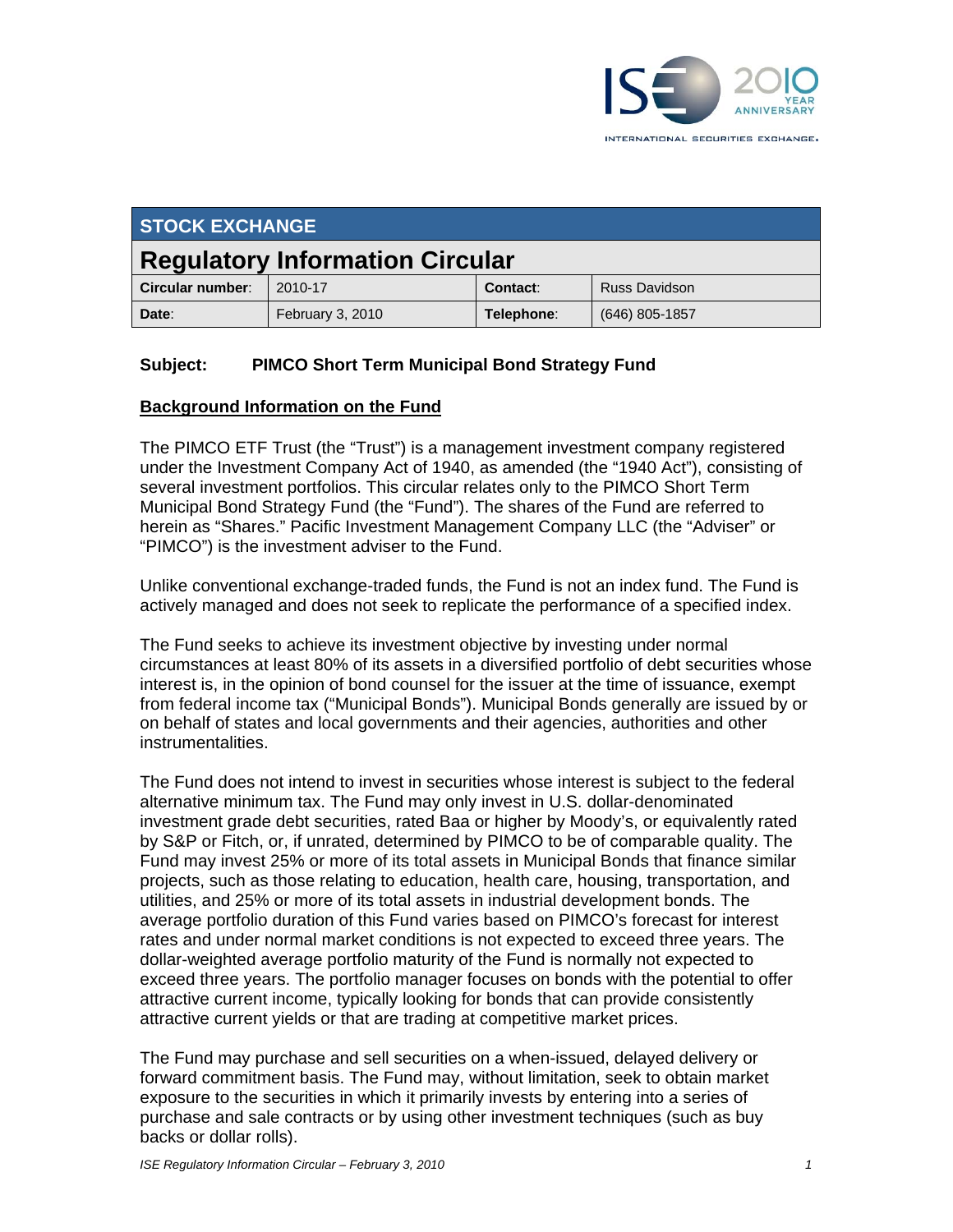

As described more fully in the Trust's prospectus and Statement of Additional Information, the Fund will issue and redeem Shares on a continuous basis at their net asset value ("NAV") only in large blocks of 100,000 Shares (each, a "Creation Unit"). Creation Units will be issued and redeemed principally in-kind for securities included in the underlying index. Except when aggregated in Creation Units, the Shares may not be redeemed with the Fund.

The Fund intends to declare and distribute income dividends monthly to shareholders of record. In addition, the Fund distributes any net capital gains it earns from the sale of portfolio securities to shareholders no less frequently than annually. Net short-term capital gains may be paid more frequently.

Shares are held in book-entry form, which means that no Share certificates are issued. The Depository Trust Company or its nominee is the record owner of all outstanding Shares of the Funds and is recognized as the owner of all Shares for all purposes.

The NAV per Share for the Fund is computed by dividing the value of the net assets of the Fund (i.e., the value of its total assets less total liabilities) by the total number of Shares outstanding. Expenses and fees are accrued daily and taken into account for purposes of determining NAV. The NAV per Share of the Fund will be determined as of the close of trading (normally, 4:00 p.m. Eastern Time ("ET")) on each day that the Exchange is open for business (a "Business Day"). Any assets or liabilities denominated in currencies other than the U.S. dollar are converted into U.S. dollars at the current market rates on the date of valuation as quoted by one or more sources.

The registration statement for the Fund describes the various fees and expenses for the Fund's Shares. For a more complete description of the Fund and the underlying Index, visit the Fund's website at www.pimco.com.

### **Purchases and Redemptions in Creation Unit Size**

Equity Electronic Access Members ("Equity EAMs") are hereby informed that procedures for purchases and redemptions of Shares in Creation Unit Size are described in the Trust's prospectus and SAI and that Shares are not individually redeemable but are redeemable only in Creation Unit Size aggregations or multiples thereof.

### **Principal Risks**

Interested persons are referred to the discussion in the prospectus for the Fund of the principal risks of an investment in the Fund. These include tracking error risk (factors causing a Fund's performance to not match the performance of its underlying index), market trading risk (for example, trading halts, trading above or below net asset value), investment style risk, sector risk, investment approach risk, non-diversification risk, issuer-specific risk, management risk, interest rate risk, credit risk, liquidity risk, and municipal securities risk.

### **Exchange Rules Applicable to Trading in the Shares**

The Shares are considered equity securities, thus rendering trading in the Shares subject to the Exchange's existing rules governing the trading of equity securities.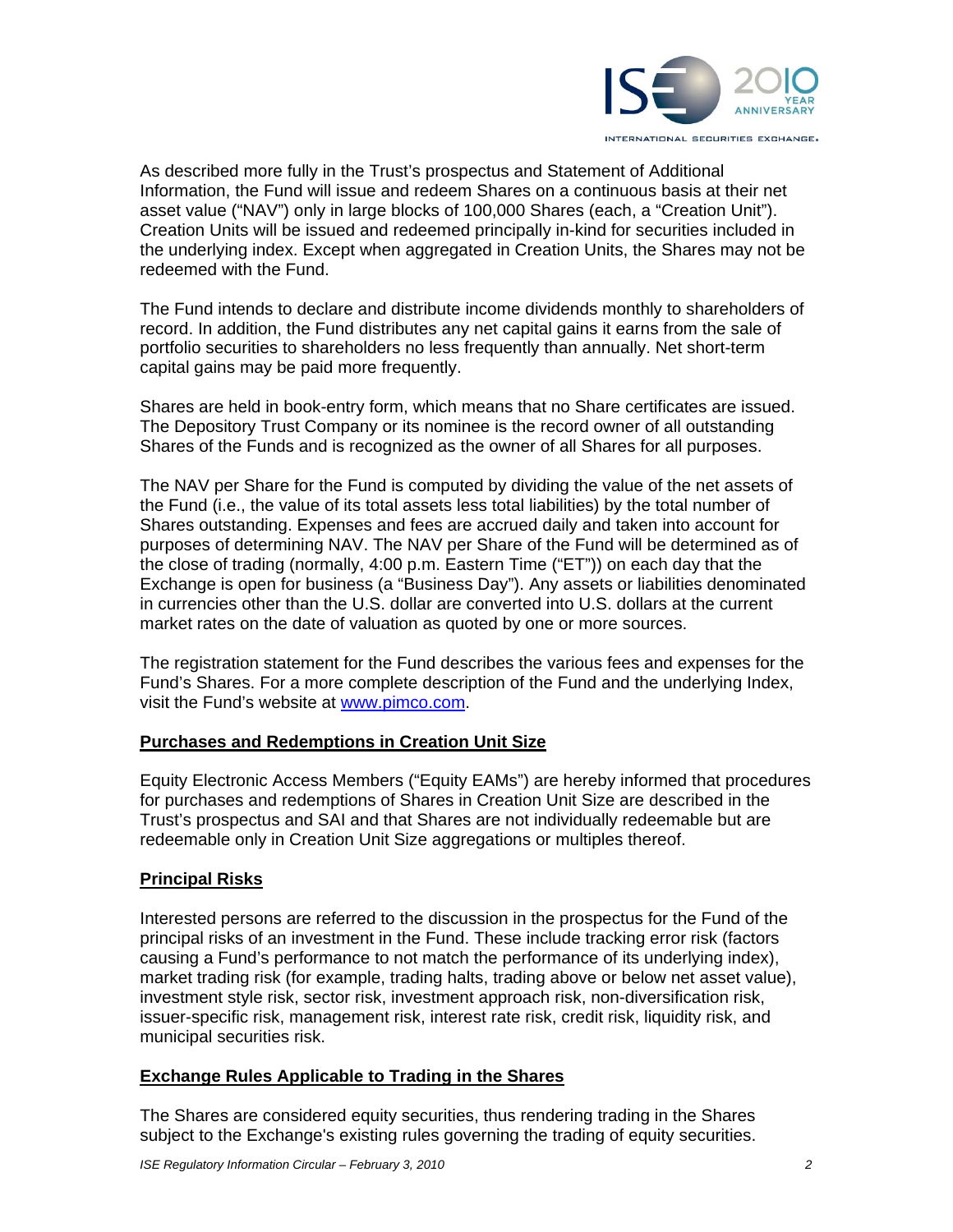

## **Trading Hours**

Trading in the Shares on ISE is on a UTP basis and is subject to ISE equity trading rules. The Shares will trade from 8:00 a.m. until 8:00 p.m. Eastern Time. Equity EAMs trading the Shares during the Extended Market Sessions are exposed to the risk of the lack of the calculation or dissemination of underlying index value or intraday indicative value ("IIV"). For certain derivative securities products, an updated underlying index value or IIV may not be calculated or publicly disseminated in the Extended Market hours. Since the underlying index value and IIV are not calculated or widely disseminated during Extended Market hours, an investor who is unable to calculate implied values for certain derivative securities products during Extended Market hours may be at a disadvantage to market professionals.

### **Trading Halts**

ISE will halt trading in the Shares in accordance with ISE Rule 2101(a)(2)(iii). The grounds for a halt under this Rule include a halt by the primary market because it stops trading the Shares and/or a halt because dissemination of the IIV or applicable currency spot price has ceased, or a halt for other regulatory reasons. In addition, ISE will stop trading the Shares if the primary market de-lists the Shares.

#### **Delivery of a Prospectus**

Pursuant to federal securities laws, investors purchasing Shares must receive a prospectus prior to or concurrently with the confirmation of a transaction. Investors purchasing Shares directly from the Fund (by delivery of the Deposit Amount) must also receive a prospectus.

Prospectuses may be obtained through the Distributor or on the Fund's website. The Prospectus does not contain all of the information set forth in the registration statement (including the exhibits to the registration statement), parts of which have been omitted in accordance with the rules and regulations of the SEC. For further information about the Fund, please refer to the Trust's registration statement.

#### **Exemptive, Interpretive and No-Action Relief Under Federal Securities Regulations**

The SEC has issued exemptive, interpretive or no-action relief from certain provisions of rules under the Securities Exchange Act of 1934 (the "Act") regarding trading in the above mentioned exchange-traded funds.

#### **Regulation M Exemptions**

Generally, Rules 101 and 102 of Regulation M prohibit any "distribution participant" and its "affiliated purchasers" from bidding for, purchasing, or attempting to induce any person to bid for or purchase any security which is the subject of a distribution until after the applicable restricted period, except as specifically permitted in Regulation M. The provisions of the Rules apply to underwriters, prospective underwriters, brokers, dealers, and other persons who have agreed to participate or are participating in a distribution of securities.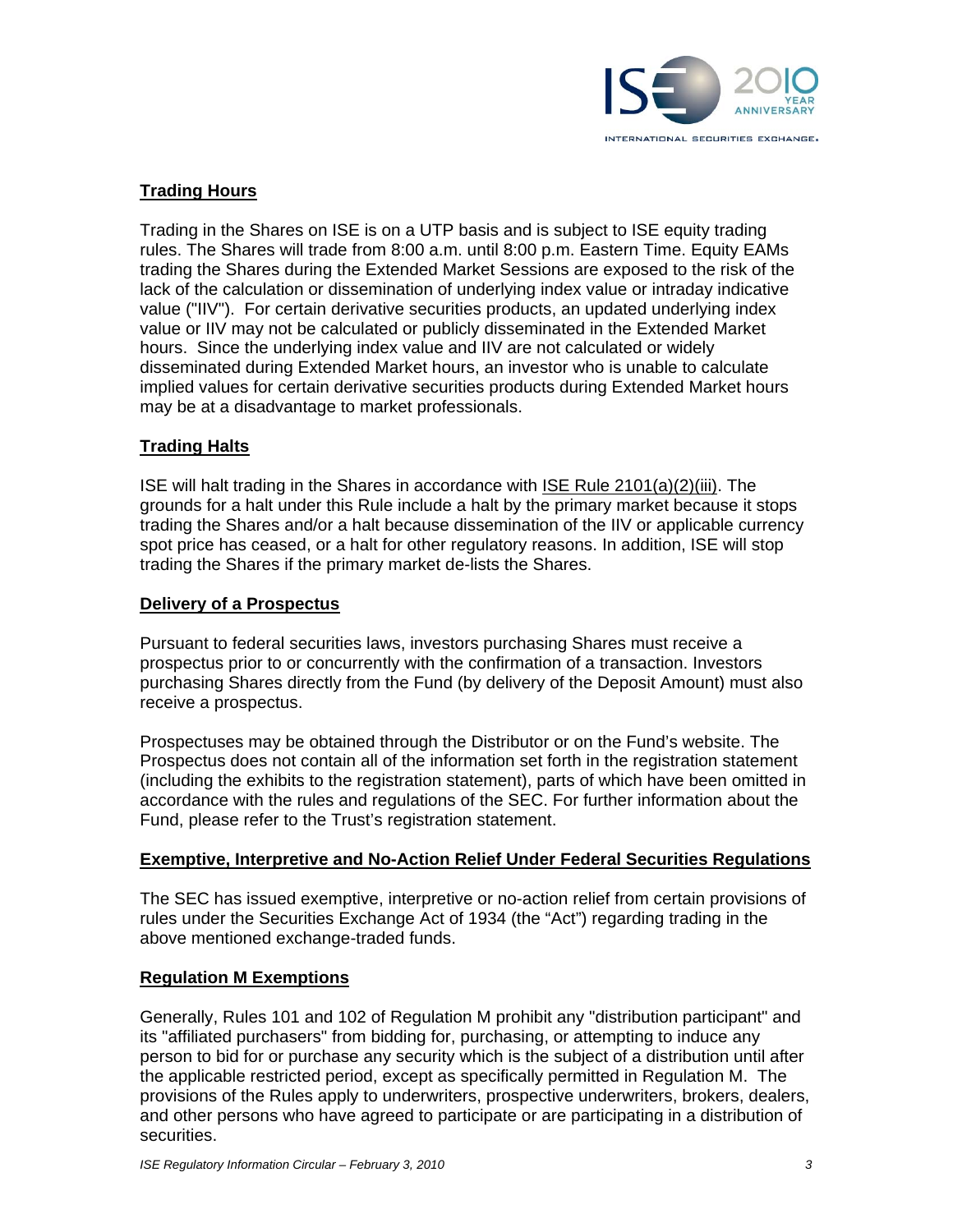

The Commission issued a No-Action Letter by which persons participating in a distribution of shares of a fund may engage in secondary market transactions in such shares during their participation in such a distribution, despite the requirements of from Rule 101 under Regulation M. In addition, the SEC has permitted persons who may be deemed to be participating in the distribution of shares of a fund (i) to purchase securities for the purpose of purchasing creation unit aggregations of fund shares and (ii) to tender securities for redemption in Creation Unit Aggregations. Further, the Commission has clarified that the tender of fund shares to the Fund for redemption does not constitute a bid for or purchase of any of the Funds' securities during the restricted period of Rule 101. The Commission has issued a No-Action Letter to paragraph (e) of Rule 102 under Regulation M which allow the redemption of fund shares in creation unit aggregations during the continuous offering of shares.

### **Customer Confirmations for Creation or Redemption of Fund Shares (SEC Rule 10b-10)**

Broker–dealers who handle purchases or redemptions of Fund shares in Creation Units for customers will be permitted to provide such customers with a statement of the number of Creation Unit Aggregations created or redeemed without providing a statement of the identity, number and price of shares of the individual securities tendered to the Fund for purposes of purchasing creation unit aggregations ("Deposit Securities") or the identity, number and price of shares to be delivered by the Trust to the redeeming holder ("Redemption Securities"). The composition of the securities required to be tendered to the Fund for creation purposes and of the securities to be delivered on redemption will be disseminated each business day and will be applicable to requests for creations or redemption, as the case may be, on that day. This exemptive relief under Rule 10b-10 with respect to creations and redemptions is subject to the following conditions:

- 1) Confirmations to customers engaging in creations or redemptions must state that all information required by Rule 10b-10 will be provided upon request;
- 2) Any such request by a customer for information required by Rule 10b-10 will be filed in a timely manner, in accordance with Rule 10b-10(c);
- 3) Except for the identity, number and price of shares of the component securities of the Deposit Securities and Redemption Securities, as described above, confirmations to customers must disclose all other information required by Rule 10b-10(a).

### **SEC Rule 14e-5**

The Commission has permitted any person acting as a dealer-manager of a tender offer for a component security of fund (1) to redeem fund shares in creation unit aggregations from the issuer that may include a security subject to such tender offer and (2) to purchase fund shares during such tender offer. In addition, a No-Action has been issued under Rule 14e-5 states that if a broker-dealer acting as a dealer-manager of a tender offer for a security of the Fund purchases or arranges to purchase such securities in the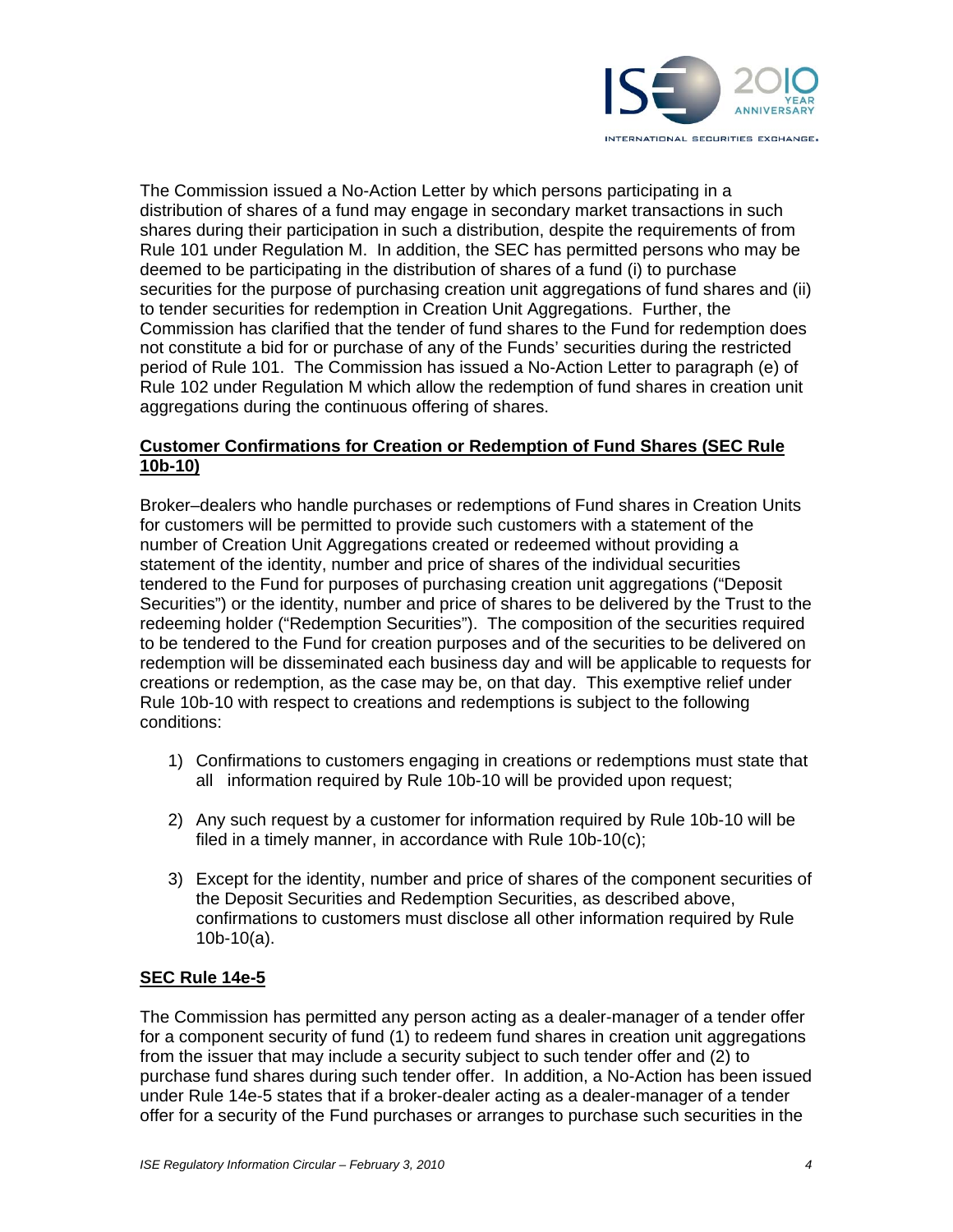

secondary market for the purpose of tendering such securities to purchase one or more creation unit aggregations of shares, it must be made in conformance with the following:

- i. such bids or purchases are effected in the ordinary course of business, in connection with a basket of 20 or more securities in which any security that is the subject of a distribution, or any reference security, does not comprise more than 5% of the value of the basket purchased; or
- ii. purchases are effected as adjustments to such basket in the ordinary course of business as a result of a change in the composition of the underlying index; and
- iii. such bids or purchases are not affected for the purpose of facilitating such tender offer.

### **Section 11(d)(1); SEC Rules 11d1-1 and 11d1-2**

Section 11(d)(1) of the Act generally prohibits a person who is both a broker and a dealer from effecting any transaction in which the broker-dealer extends credit to a customer on any security which was part of a new issue in the distribution of which he participated as a member of a selling syndicate or group within thirty days prior to such transaction. The Commission has clarified that Section 11(d)(1) does not apply to broker-dealers that are not authorized participants (and, therefore, do not create creation unit aggregations) that engage in both proprietary and customer transactions in shares of a fund in the secondary market, and for broker-dealer authorized participants that engage in creations of creation unit aggregations. This relief is subject to specific conditions, including the condition that such broker-dealer (whether or not an authorized participant) does not, directly or indirectly, receive from the fund complex any payment, compensation or other economic incentive to promote or sell the shares of a fund to persons outside the fund complex, other than non-cash compensation permitted under NASD Rule 2830 (I)(5)(A), (B) or (C). See letter dated November 22, 2005 from Brian A Bussey, Assistant Chief Counsel, SEC Division of Market Regulation, to Barclays Global Investors, N.A., dated November 22, 2005. The Commission has issued a No-Action Letter under Section 11(d)(1) of the Act states that broker-dealers may treat shares of a fund, for purposes of Rule 11d1-2, as "securities issued by a registered open-end investment company as defined in the Investment Company Act" and thereby extend credit or maintain or arrange for the extension or maintenance of credit on shares that have been owned by the persons to whom credit is provided for more than 30 days, in reliance on the exemption contained in the rule.

### **SEC Rule 15c1-5 and 15c1-6**

The Commission has issued a No-Action letter with respect to Rule 15c1-5 and Rule 15c1-6 as to the required disclosure of control by a broker or dealer with respect to creations and redemptions of fund shares and secondary market transactions therein.

**This Regulatory Information Circular is not a statutory Prospectus. Equity EAMs should consult the Trust's Registration Statement, SAI, Prospectus and the Fund's website for relevant information.**